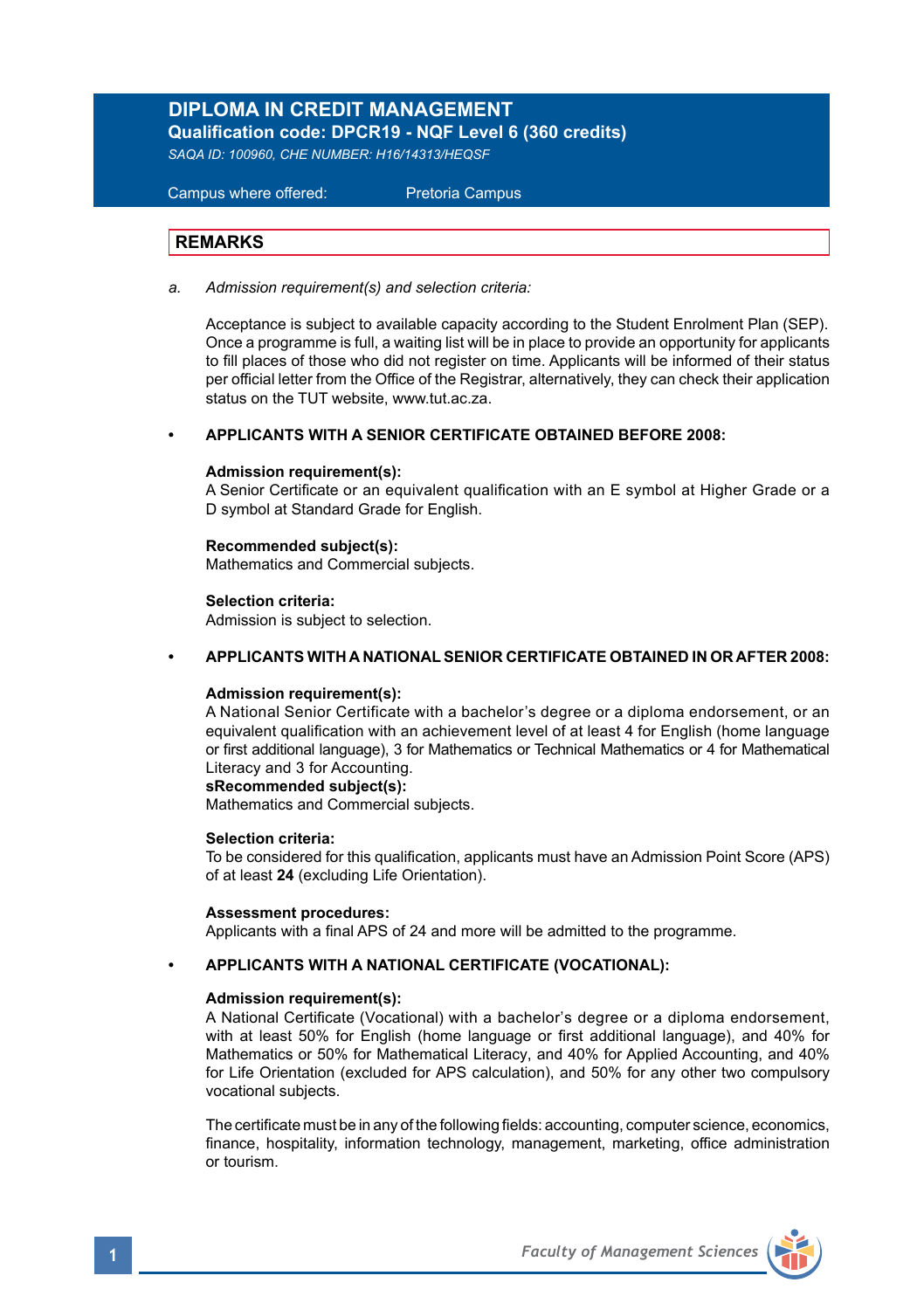### **Selection criteria:**

To be considered for this qualification, applicants must have an Admission Point Score (APS) of at least **24** (excluding Life Orientation).

#### **Assessment procedures:**

Applicants with a final APS of 24 and more will be admitted to the programme.

- *b. Recognition of Prior Learning (RPL), equivalence and status:* See Chapter 30 of Students' Rules and Regulations.
- *c. Intake for the qualification:* January only.
- *d. Presentation:* Day classes.
- *e. Minimum duration:* Three years.
- *f. Exclusion and readmission:* See Chapter 2 of Students' Rules and Regulations.
- *g. WIL in Credit Management:* A project-based module that takes place at the University. See Chapter 5 of Students' Rules and Regulations.

### **CURRICULUM**

## **FIRST YEAR**

| <b>CODE</b>                              | <b>MODULE</b>                                              | <b>NOF-L</b> | <b>CREDIT</b> | <b>PREREQUISITE MODULE(S)</b>                 |  |
|------------------------------------------|------------------------------------------------------------|--------------|---------------|-----------------------------------------------|--|
| <b>BSM105D</b>                           | <b>Business Management I</b>                               | (5)          | (24)          |                                               |  |
| <b>CAP105X</b>                           | Communication for Academic<br>Purposes                     | (5)          | (10)          |                                               |  |
| CMG105D                                  | Credit Management I                                        | (5)          | (24)          |                                               |  |
| CPL105X                                  | <b>Computer Literacy</b>                                   | (5)          | (10)          |                                               |  |
| <b>FAA115D</b>                           | Financial Accounting IA<br>(first-semester module)         | (5)          | (12)          |                                               |  |
| <b>FAB115D</b>                           | <b>Financial Accounting IB</b><br>(second-semester module) | (5)          | (12)          |                                               |  |
| <b>INI125D</b>                           | <b>Information Literacy I</b><br>(block module)            | (5)          | (2)           |                                               |  |
| <b>LFI125X</b>                           | Life Skills I (block module)                               | (5)          | (2)           |                                               |  |
| <b>MAN105D</b>                           | Management I                                               | (5)          | (24)          |                                               |  |
| TOTAL CREDITS FOR THE FIRST YEAR:<br>120 |                                                            |              |               |                                               |  |
| <b>SECOND YEAR</b>                       |                                                            |              |               |                                               |  |
| <b>CODE</b>                              | <b>MODULE</b>                                              | <b>NOF-L</b> | <b>CREDIT</b> | <b>PREREQUISITE MODULE(S)</b>                 |  |
| CMG206D                                  | Credit Management II                                       | (6)          | (24)          | Credit Management I                           |  |
| COP206X                                  | Communication for Occupational<br>Purposes                 | (6)          | (8)           | <b>Communication for Academic</b><br>Purposes |  |
| CPL205X                                  | Computer Literacy II                                       | (5)          | (12)          |                                               |  |
| ECA115D                                  | Economics IA (first-semester<br>module)                    | (5)          | (12)          |                                               |  |
| <b>ECB115D</b>                           | Economics IB (second-semester                              | (5)          | (12)          |                                               |  |



module)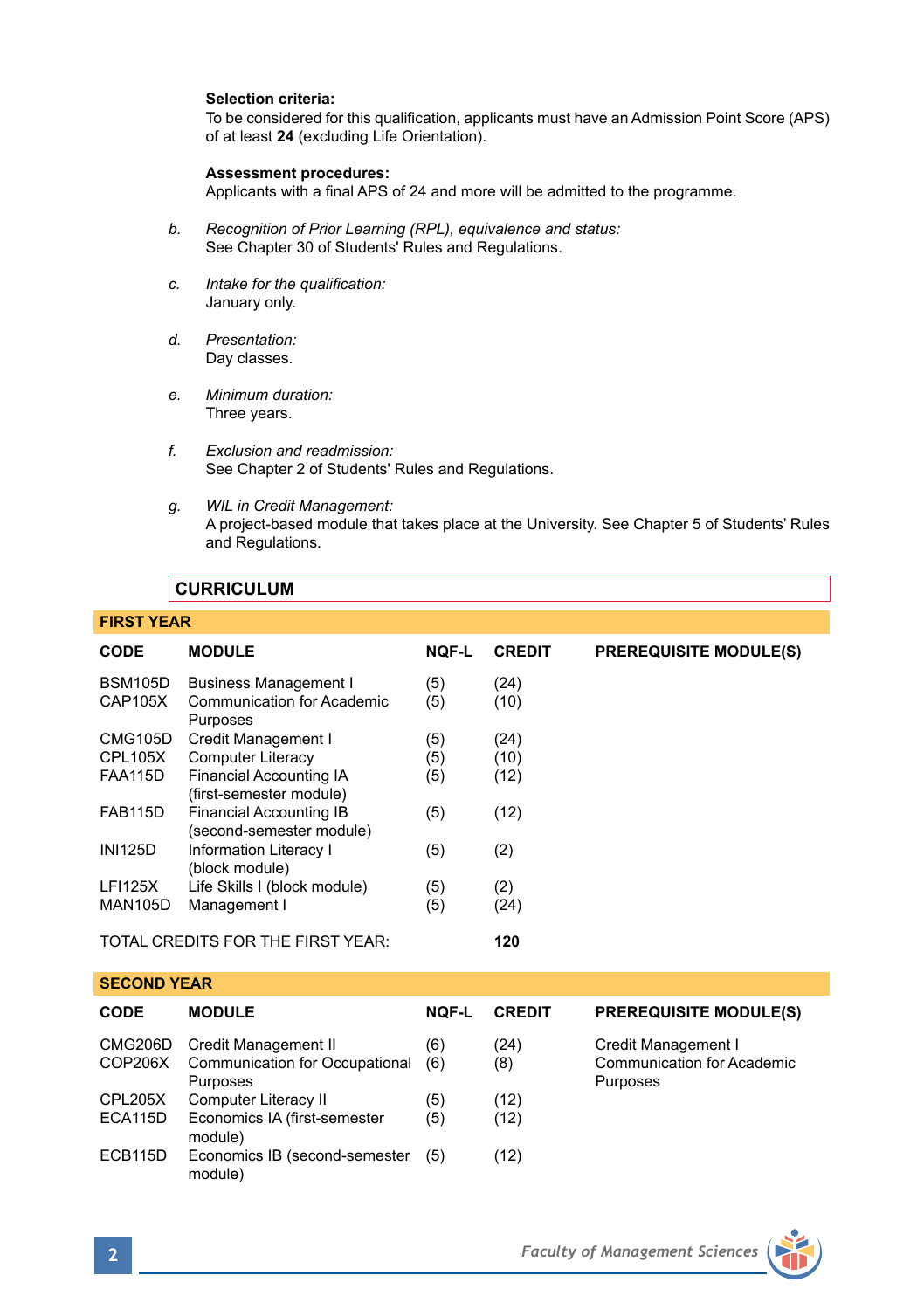| (Module custodian: Department of Applied Languages)                                                                                                                                                                                                                                                                                                                                                                                                                                                                                                                      |                       |
|--------------------------------------------------------------------------------------------------------------------------------------------------------------------------------------------------------------------------------------------------------------------------------------------------------------------------------------------------------------------------------------------------------------------------------------------------------------------------------------------------------------------------------------------------------------------------|-----------------------|
| The module is designed to provide students with the skills necessary to engage meaningfully with English in<br>both academic and professional environments. It aims to develop the students' note taking and reading skills,<br>as well as writing skills by exposing them to a selection of written texts related to a specific field of study. On<br>completion, students will have an understanding of the writing process and be able to plan, draft, revise and edit<br>work for clarity, coherence, style and appropriateness. (Total tuition time: not available) |                       |
| COMPLITED LITERACY (CDI 105Y)                                                                                                                                                                                                                                                                                                                                                                                                                                                                                                                                            | CONTINUOUS ASSESSMENT |

### **COMPUTER LITERACY (CPL1**

#### *(Module custodian: End User Computing Unit)*

Students have to acquire foundational knowledge in computing fundamentals, essential digital skills in key applications based on MS Office Suite and network basics (i.e. MS Outlook and Internet). Students will do online exams that are mapped with SAQA. (Total tuition time: not available)

# **MODULE INFORMATION (OVERVIEW OF SYLLABUS)**

FMN206D Financial Management II (6) (24) Financial Accounting IA

**CODE MODULE NQF-L CREDIT PREREQUISITE MODULE(S)**

CMG306D Credit Management III (6) (24) Credit Management II<br>CMX326D WIL in Credit Management III (6) (28)

MAN306D Management III (6) (24) Management II

 $MAN206D$  Management II (6) (24) TOTAL CREDITS FOR THE SECOND YEAR: **116**

CSE206D Costing and Estimating (6) (24)<br>LCM306D Law for Credit Managers (6) (24)

TOTAL CREDITS FOR THE THIRD YEAR: **124** TOTAL CREDITS FOR THE QUALIFICATION: **360**

Law for Credit Managers (6) (24)<br>Management III (6) (24)

CMX326D WIL in Credit Management III (6) (block module)

The syllabus content is subject to change to accommodate industry changes. Please note that a more detailed syllabus is available at the Department or in the study guide that is applicable to a particular module. At time of publication, the syllabus content was defined as follows:

#### **B**

**THIRD YEAR** 

## **BUSINESS MANAGEMENT I (BSM105D) 1 X 3-HOUR PAPER**

## *(Module custodian: Department of Management and Entrepreneurship)*

A focus on the different management functions of business organisations in the South African environment. It describes how managers should manage resources and activities in such a way that organisations can operate as profitably as possible. (Total tuition time: not available)

## **C**

#### **COMMUNICATION FOR ACADEMIC PURPOSES (CAP105X) 1 X 3-HOUR PAPER** *(Module custodian: Department of Applied Languages)*

A workable knowledge of English is an essential skill for any graduate who is required to conduct themselves successfully in a professional working environment. This module will equip students with the competencies required to compose a selection of written texts related to communicating both internally and externally within a professional environment. In addition, the module includes strategies that are essential for the effective communication in various situations, including small groups to avoid unproductive conflict, a multicultural context, etc. (Total tuition time: not available)

## *(Module custodian: Department of Applied Languages)*

**COMMUNICATION FOR OCCUPATIONAL PURPOSES (COP206X) 1 X 3-HOUR PAPER**

Financial Accounting IB



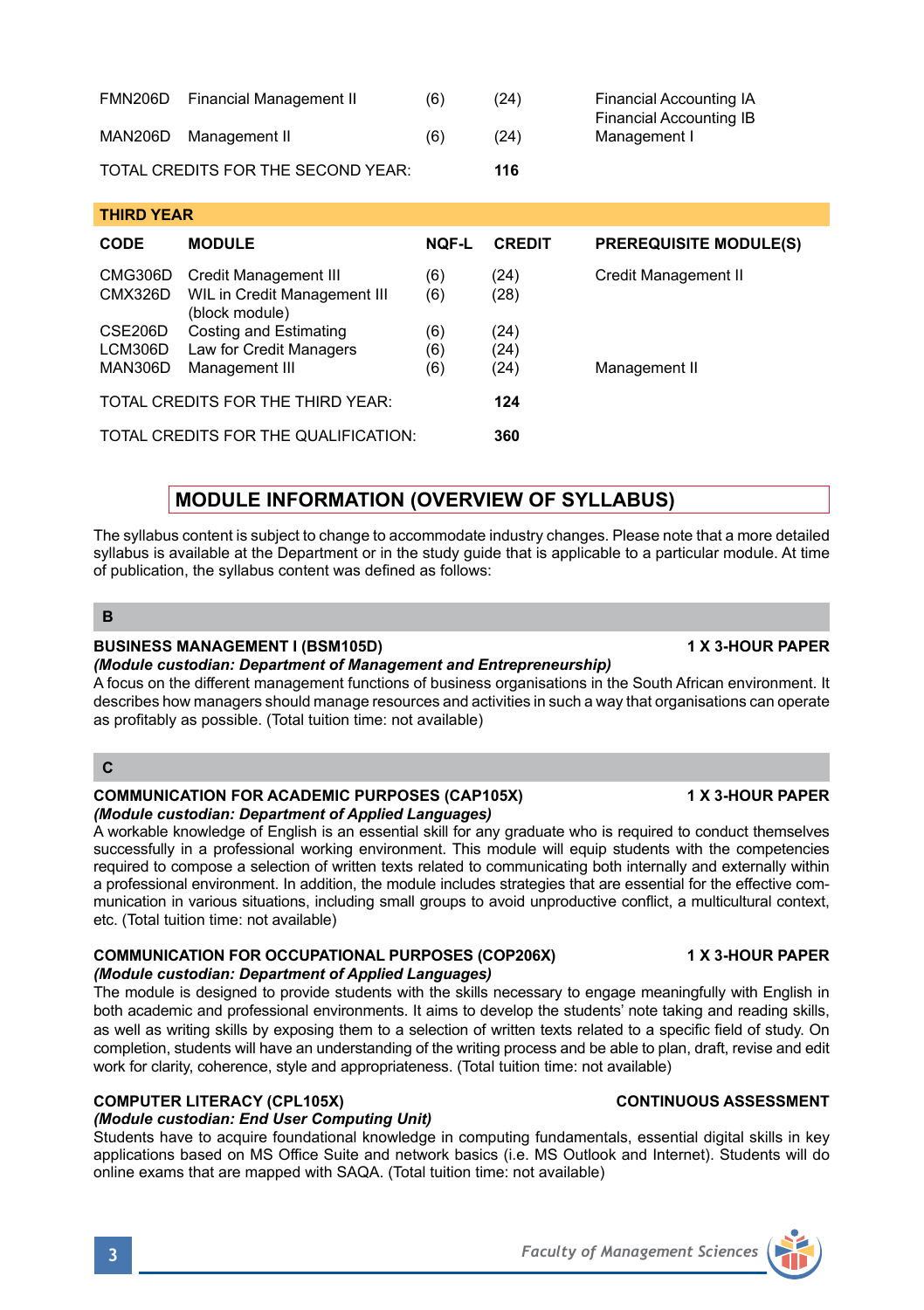### **COMPUTER LITERACY II (CPL205X)** COMPUTER LITERACY II (CPL205X)

#### *(Module custodian: End User Computing Unit)*

This module will equip students with the ability to improve the application of mathematical, arithmetic and business calculations, logical statements, using advanced spreadsheet functions and formulas. Students should be able to integrate various skills at an advanced level, acquired from different applications to address the business needs. Students will do online exams that are mapped with SAQA. (Total tuition time: not available)

### **COSTING AND ESTIMATING (CSE206D) 1 X 3-HOUR PAPER**

#### *(Module custodian: Department of Finance and Investment)*

The basic methods and some selected techniques of cost accounting for application in the business environment. Cost elements, material costs, labour costs and overheads, job costing and manufacturing statements. The basic methods to calculate the profitability of a manufacturing concern, depreciation of assets, process costing, standard costing, cost-volume-profit analysis and budgets. (Total tuition time: not available)

#### **CREDIT MANAGEMENT I (CMG105D) 1 X 3-HOUR PAPER**

#### *(Module custodian: Department of Management and Entrepreneurship)*

An overview of the elements of credit in business functions. In-depth analysis of a variety of concepts, theories, facts, procedures and laws. A number of issues are addressed such as the meaning of credit, different business forms, National Credit Act, 2005 (Act No. 35 of 2005), financial institutions and forms of credit in South Africa. (Total tuition time: not available)

#### **CREDIT MANAGEMENT II (CMG206D) 1 X 3-HOUR PAPER**

#### *(Module custodian: Department of Management and Entrepreneurship)*

In-depth analysis of credit policies and procedures. A number of issues are addressed such as the application of a code of conduct and ethics that conform to the National Credit, 2005 (Act No. 34 of 2005), relating credit functions with other functions of the organisations, interpreting financial performance of prospective clients for purposes of credit granting, advising over-indebted consumers and financially distressed companies. (Total tuition time: not available)

### **CREDIT MANAGEMENT III (CMG306D)** 1 X 3-HOUR PAPER

#### *(Module custodian: Department of Management and Entrepreneurship)*

In-depth analysis of a variety of concepts, theories, facts, procedures and laws related to credit management. A number of issues are addressed such as Consumer credit agreements; Collections, repayments, surrender and debt enforcement; mortgages and motor vehicle finance; Factoring of accounts receivable; Analysis of financial statements; Law of insolvency and sequestration procedures; Liquidation of companies and other juristic persons; Alternatives to sequestration; Debt recovery through the courts of law and complaints procedure. (Total tuition time: not available)

### **E**

## **ECONOMICS IA (ECA115D) 1 X 3-HOUR PAPER**

#### *(Module custodian: Department of Economics)*

Insight into the principles and applications of microeconomics. The core content for this module includes the problem of scarcity, choice, elasticity, utility and demand, efficiency and equity, production and costs, price determination under different market structures: perfect competition, imperfect competition as well as monopoly. Basic calculus and algebra are introduced. (Total tuition time: ± 40 hours)

## **ECONOMICS IB (ECB115D) 1 X 3-HOUR PAPER**

#### *(Module custodian: Department of Economics)*

Insight into the principles and applications of macroeconomics. The core content for this module includes measuring macroeconomic performance, simple Keynesian model, money and banking, fiscal and monetary policy, exchange rates and the balance of payments and introduction to international trade. (Total tuition time:  $±$  40 hours)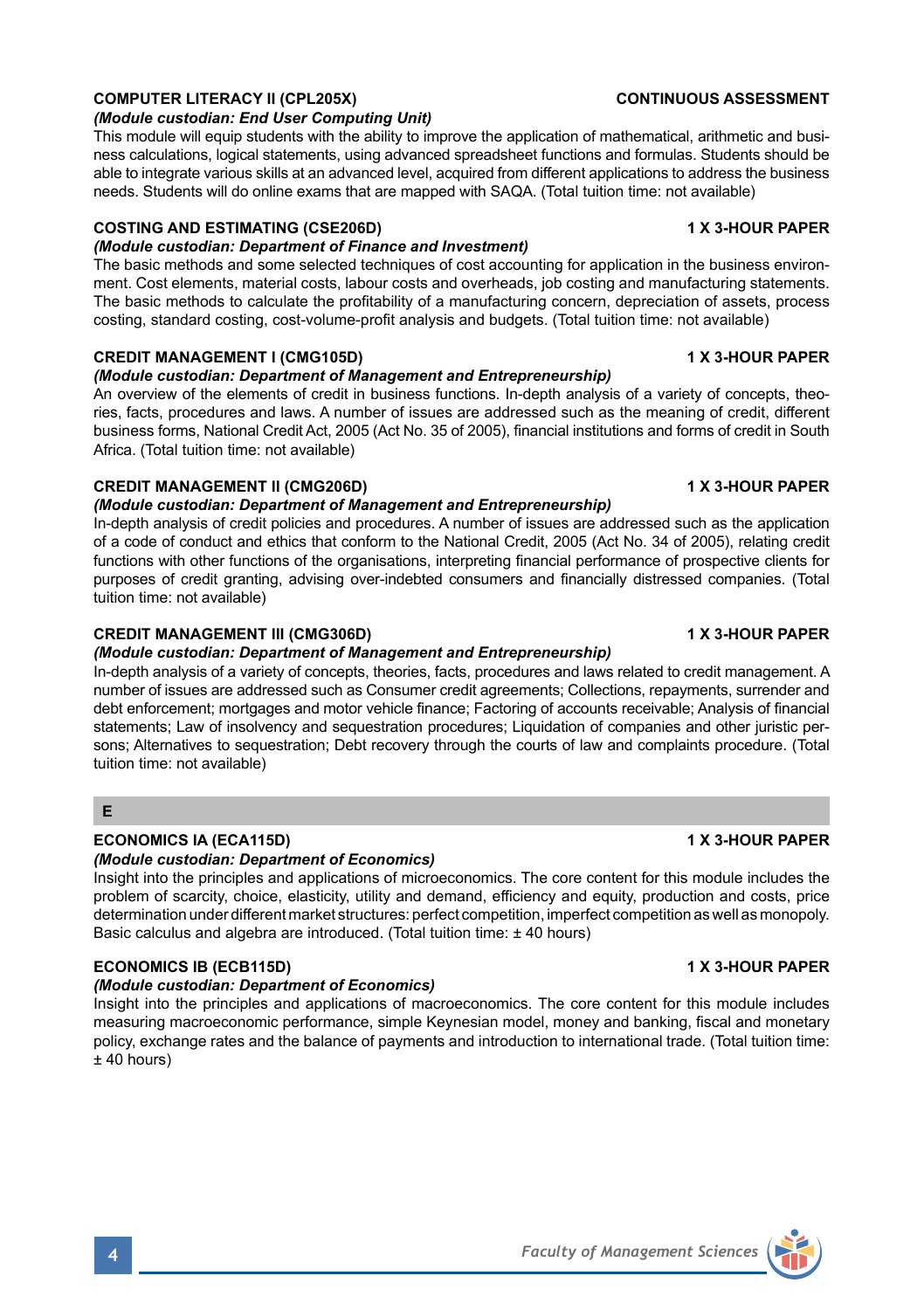

## **FINANCIAL ACCOUNTING IA (FAA115D) 1 X 3-HOUR PAPER**

### *(Module custodian: Department of Accounting)*

The basic introductory elements of accounting, the application of Generally Accepted Accounting Practice (GAAP) in the business world, constructive interpretation and application of accounting information. (Total tuition time: ± 64 hours)

## **FINANCIAL ACCOUNTING IB (FAB115D) 1 X 3-HOUR PAPER**

*(Module custodian: Department of Accounting)* The principles of Generally Accepted Accounting Practice (GAAP). The different undertakings. The various forms of financial reporting for the different undertakings. (Total tuition time:  $\pm$  64 hours)

## **FINANCIAL MANAGEMENT II (FMN206D) 1 X 3-HOUR PAPER**

### *(Module custodian: Department of Finance and Investment)*

The finance environment. Interpretation of financial statements. Time value of money. Risk and return. Working capital management and current assets. Current liabilities. Leverage and capital structure. Capital budgeting (Total tuition time: not available)

## **I**

### **INFORMATION LITERACY I (INI125D) CONTINUOUS ASSESSMENT**

## *(Module custodian: Directorate of Library and Information Services)*

Introduction of information literacy. Development of a search strategy and application of a search string to search engines and academic databases. Evaluation of information sources. Ethical and legal use of information. (Total tuition time: not available)

### **L**

## **LAW FOR CREDIT MANAGERS (LCM306D) 1 X 3-HOUR PAPER**

#### *(Module custodian: Department of Law)*

Formation of partnerships, companies. General characteristics of partnerships, companies and close corporations. The concept of legal personality. Rights and duties of partners, directors, members. Different types of companies. Incorporation of companies. Acquiring shares and membership. Different shares. Meetings and special resolutions. Business rescue. Termination, de-registration and dissolution. (Total tuition time: ± 90 hours)

#### **LIFE SKILLS I (LFI125X) CONTINUOUS ASSESSMENT**

### *(Module custodian: Directorate of Student Development and Support)*

Academic, personal and socioemotional skills development for students in higher education. Personal and social dimensions address: effective planning and self-management (goal setting and time management); Adjusting to university life (student life, diversity and change); Intra- and interpersonal skills development (conflict management, self-esteem, relationship management); Effective living (healthy living, HIV education, substance abuse); Academic dimension addresses: academic skills for university (e.g. critical thinking, creativity, managing assignments and assessments). (Total tuition time: not available)

#### **M**

## **MANAGEMENT I (MAN105D)** 1 X 3-HOUR PAPER

#### *(Module custodian: Department of Management and Entrepreneurship)*

The role of business in society and how a business in a free-market economy with its need-satisfying institutions employs the limited resources of a community to satisfy needs. Functioning of a business organisation. Overview of the four fundamental management tasks. An introduction to the general organisational functions: marketing, the financial function, operational management, purchasing management, the human resource function. Contemporary issues in business management, including productivity and the management of small and medium-sized businesses. (Total tuition time: not available)